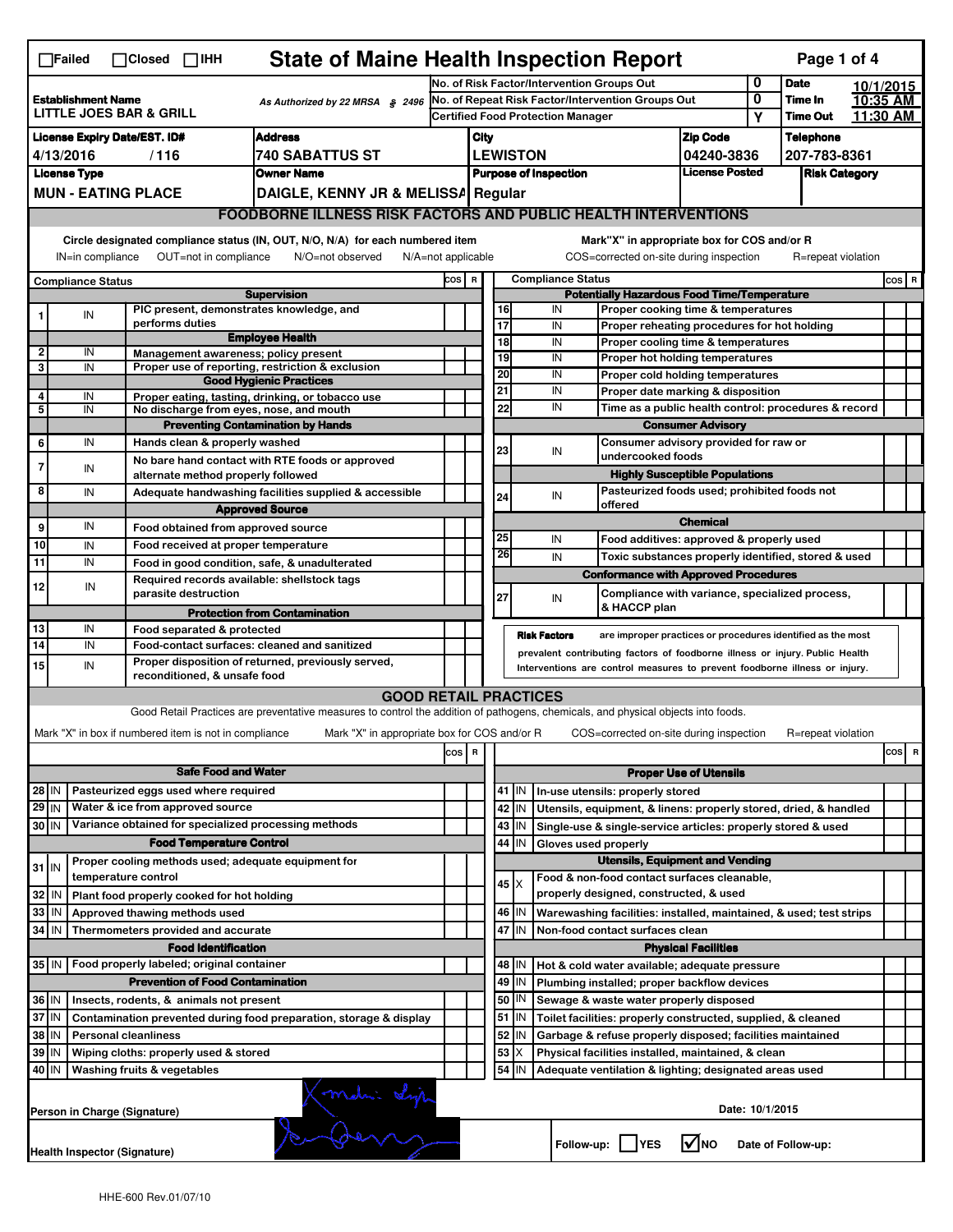|                                                                 |                                          | <b>State of Maine Health Inspection Report</b> | Page 2 of 4              |                         |                                  |  |  |  |  |
|-----------------------------------------------------------------|------------------------------------------|------------------------------------------------|--------------------------|-------------------------|----------------------------------|--|--|--|--|
| <b>Establishment Name</b><br><b>LITTLE JOES BAR &amp; GRILL</b> |                                          | As Authorized by 22 MRSA § 2496                | 10/1/2015<br><b>Date</b> |                         |                                  |  |  |  |  |
| License Expiry Date/EST. ID#<br>/116<br>4/13/2016               | <b>Address</b><br><b>740 SABATTUS ST</b> | City / State<br><b>LEWISTON</b>                | / ME                     | Zip Code<br> 04240-3836 | <b>Telephone</b><br>207-783-8361 |  |  |  |  |
|                                                                 |                                          | <b>Temperature Observations</b>                |                          |                         |                                  |  |  |  |  |
| Location                                                        | Temperature                              | <b>Notes</b>                                   |                          |                         |                                  |  |  |  |  |
| sandwich bar                                                    | 40                                       |                                                |                          |                         |                                  |  |  |  |  |
| hot water                                                       | 110 plus                                 |                                                |                          |                         |                                  |  |  |  |  |
| sandwich bar                                                    | 38                                       |                                                |                          |                         |                                  |  |  |  |  |

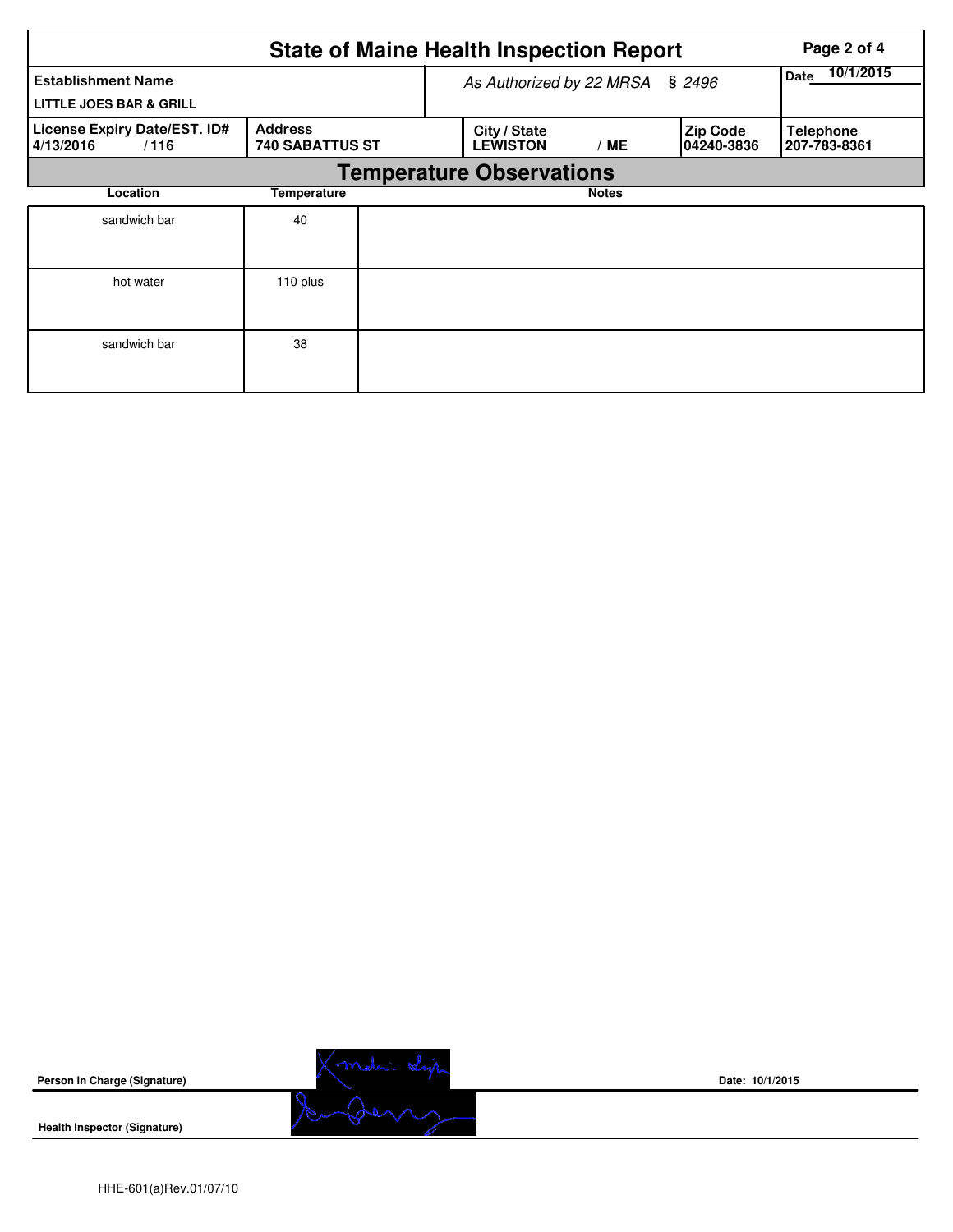|                                                                                                                                                    |                                          | Page 3 of 4                     |    |                               |  |  |  |  |  |
|----------------------------------------------------------------------------------------------------------------------------------------------------|------------------------------------------|---------------------------------|----|-------------------------------|--|--|--|--|--|
| <b>Establishment Name</b>                                                                                                                          | <b>Date</b>                              | 10/1/2015                       |    |                               |  |  |  |  |  |
| LITTLE JOES BAR & GRILL                                                                                                                            |                                          |                                 |    |                               |  |  |  |  |  |
| License Expiry Date/EST. ID#<br>4/13/2016<br>/116                                                                                                  | <b>Address</b><br><b>740 SABATTUS ST</b> | City / State<br><b>LEWISTON</b> | ME | <b>Zip Code</b><br>04240-3836 |  |  |  |  |  |
| <b>Observations and Corrective Actions</b>                                                                                                         |                                          |                                 |    |                               |  |  |  |  |  |
| Violations cited in this report must be corrected within the time frames below, or as stated in sections<br>8-405.11 and 8-406.11 of the Food Code |                                          |                                 |    |                               |  |  |  |  |  |

45: 4-101.11.(B): N: Material used in construction of utensils or food contact surfaces of equipment is not durable, corrosion-resistant, or nonabsorbent.

INSPECTOR NOTES: teflon coating on pan is deteriorating

53: 6-201.13.(A): N: Floor and wall junctures are not enclosed and sealed.

INSPECTOR NOTES: restroom area needs molding